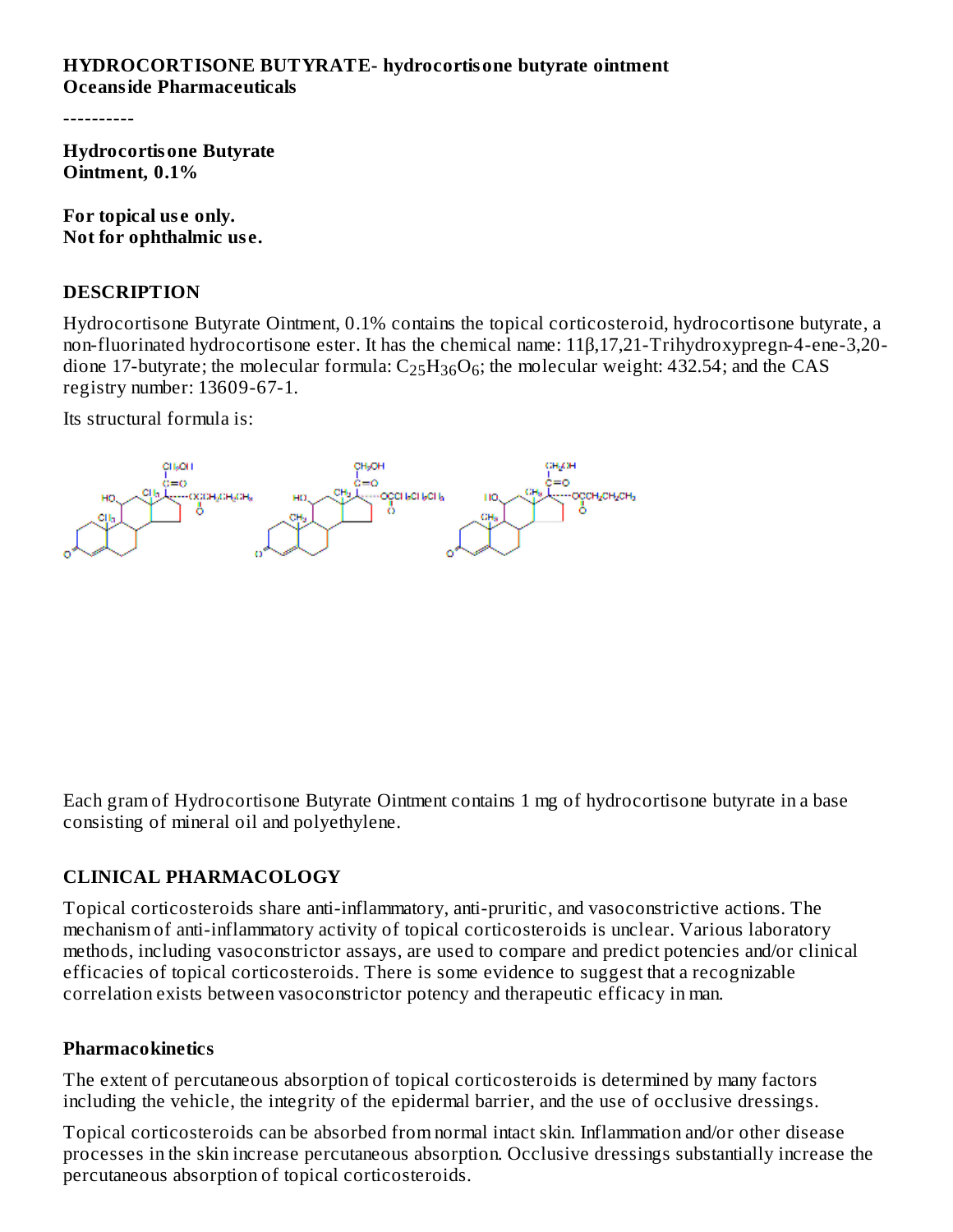Once absorbed through the skin, topical corticosteroids are handled through pharmacokinetic pathways similar to systemically administered corticosteroids. Corticosteroids are bound to plasma proteins in varying degrees. Corticosteroids are metabolized primarily in the liver and are then excreted by the kidneys. Some of the topical corticosteroids and their metabolites are also excreted into the bile.

#### **INDICATIONS AND USAGE**

Hydrocortisone Butyrate Ointment, 0.1% is indicated for the relief of the inflammatory and pruritic manifestations of corticosteroid-responsive dermatoses.

# **CONTRAINDICATIONS**

None.

# **PRECAUTIONS**

# **General**

Systemic absorption of topical corticosteroids has produced reversible hypothalamic-pituitary-adrenal (HPA) axis suppression, manifestations of Cushing's syndrome, hyperglycemia, and glucosuria in some patients. Conditions which augment systemic absorption include the application of the more potent corticosteroids, use over large surface areas, prolonged use, and the addition of occlusive dressings.

Therefore, patients receiving a large dose of a potent topical corticosteroid applied to a large surface area or under an occlusive dressing should be evaluated periodically for evidence of HPA-axis suppression by using adrenocorticotropic hormone (ACTH) stimulation tests.

If HPA-axis suppression is noted, an attempt should be made to withdraw the drug, to reduce the frequency of application, or to substitute a less potent corticosteroid.

Recovery of HPA-axis function is generally prompt and complete upon discontinuation of the drug.

Infrequently, signs and symptoms of corticosteroid withdrawal may occur, requiring supplemental systemic corticosteroids.

Children may absorb proportionally larger amounts of topical corticosteroids and thus be more susceptible to systemic toxicity. [See **PRECAUTIONS, Pediatric Us e**.]

If irritation develops, topical corticosteroids should be discontinued and appropriate therapy instituted.

In the presence of dermatological infections, the use of an appropriate antifungal or antibacterial agent should be instituted. If a favorable response does not occur promptly, the corticosteroid should be discontinued until the infection has been adequately controlled.

# **Information for Patients**

Patients using topical corticosteroids should receive the following information and instructions:

- 1. This medication is to be used as directed by the physician. It is for external use only. Avoid contact with the eyes.
- 2. Patients should be advised not to use this medication for any disorder other than that for which it was prescribed.
- 3. The treated skin area should not be bandaged or otherwise covered or wrapped as to be occlusive unless directed by the physician.
- 4. Patients should report any signs of local adverse reactions especially under occlusive dressing.
- 5. Parents of pediatric patients should be advised not to use tight-fitting diapers or plastic pants on a child being treated in the diaper area, as these garments may constitute occlusive dressings.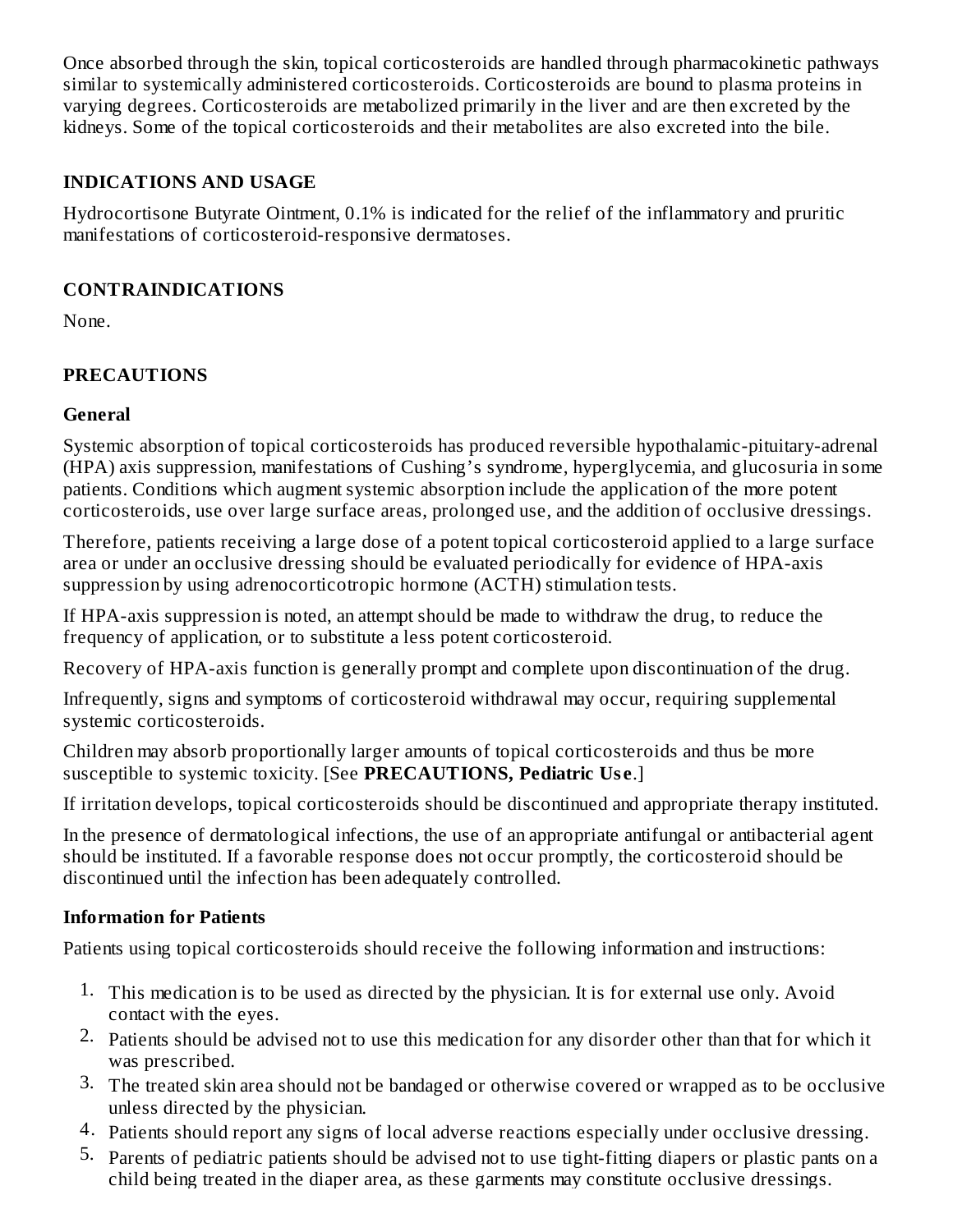# **Carcinogenesis, Mutagenesis, Impairment of Fertility**

Note: The animal multiples of human exposure calculations in this label were based on body surface area comparisons for an adult (i.e., mg/m<sup>2</sup>/day dose comparisons) assuming 100% human percutaneous absorption of a maximum topical human dose (MTHD) for hydrocortisone butyrate ointment (25 g).

child being treated in the diaper area, as these garments may constitute occlusive dressings.

In a 2-year dermal rat carcinogenicity study with  $\mathsf{LOCOID}^{\circledR}$  lotion, hydrocortisone butyrate was administered to Sprague-Dawley rats at topical doses of 0.05, 0.15, and 0.3 mg/kg/day in males and 0.1, 0.25, and 0.5 mg/kg/day in females (0.1% lotion). No drug-related tumors were noted in this study up to the highest doses evaluated in this study of 0.3 mg/kg/day in males (0.1X MTHD) and 0.5 mg/kg/day in females (0.2X MTHD).

Hydrocortisone butyrate revealed no evidence of mutagenic or clastogenic potential based on the results of two in vitrogenotoxicity tests (Ames test and  $L5178$  Y/TK<sup>+/-</sup> mouse lymphoma assay) and one in vivogenotoxicity test (mouse micronucleus assay).

No evidence of impairment of fertility or effect on mating performance was observed in a fertility and general reproductive performance study conducted in male and female rats at subcutaneous doses up to and including 1.8 mg/kg/day (0.7X MTHD). Mild effects on maternal animals, such as reduced food consumption and a subsequent reduction in body weight gain, were seen at doses  $\geq 0.6$  mg/kg/day (0.2X) MTHD).

# **Teratogenic Effects**

Corticosteroids are generally teratogenic in laboratory animals when administered systemically at relatively low dosage levels. The more potent corticosteroids have been shown to be teratogenic after dermal application in laboratory animals. There are no adequate and well-controlled studies in pregnant women on teratogenic effects from topically applied corticosteroids. Therefore, topical corticosteroids should be used during pregnancy only if the potential benefit justifies the potential risk to the fetus.

Drugs of this class should not be used extensively on pregnant patients, in large amounts, or for prolonged periods of time.

Systemic embryofetal development studies were conducted in rats and rabbits. Subcutaneous doses of 0.6, 1.8, and 5.4 mg/kg/day hydrocortisone butyrate were administered to pregnant female rats during gestation days  $6 - 17$ . In the presence of maternal toxicity, fetal effects noted at 5.4 mg/kg/day (2X) MTHD) included an increased incidence of ossification variations and unossified sternebra. No treatment-related effects on embryofetal toxicity or teratogenicity were noted at doses of 5.4 and 1.8 mg/kg/day, respectively (2X MTHD and 0.7X MTHD, respectively).

Subcutaneous doses of 0.1, 0.2, and 0.3 mg/kg/day hydrocortisone butyrate were administered to pregnant female rabbits during gestation days 7 – 20. An increased incidence of abortion was noted at 0.3 mg/kg/day (0.2X MTHD). In the absence of maternal toxicity, a dose-dependent decrease in fetal body weight was noted at doses  $\geq 0.1$  mg/kg/day (0.1X MTHD). Additional indicators of embryofetal toxicity (i.e., reduction in litter size, decreased number of viable fetuses, increased post-implantation loss) were noted at doses  $\geq$ 0.2 mg/kg/day (0.2X MTHD). Additional fetal effects noted in this study included delayed ossification noted at doses  $\geq$ 0.1 mg/kg/day and an increased incidence of fetal malformations (primarily skeletal malformations) noted at doses ≥0.2 mg/kg/day. A dose at which no treatment-related effects on embryofetal toxicity or teratogenicity were observed was not established in this study.

Additional systemic embryofetal development studies were conducted in rats and mice. Subcutaneous doses of 0.1 and 9 mg/kg/day hydrocortisone butyrate were administered to pregnant female rats during gestation days 9 – 15. In the presence of maternal toxicity, an increase in fetal deaths, fetal resorptions and an increase in the number of ossifications in caudal vertebrae were noted at a dose of 9 mg/kg/day (3X MTHD). No treatment-related effects on embryofetal toxicity or teratogenicity were noted at 0.1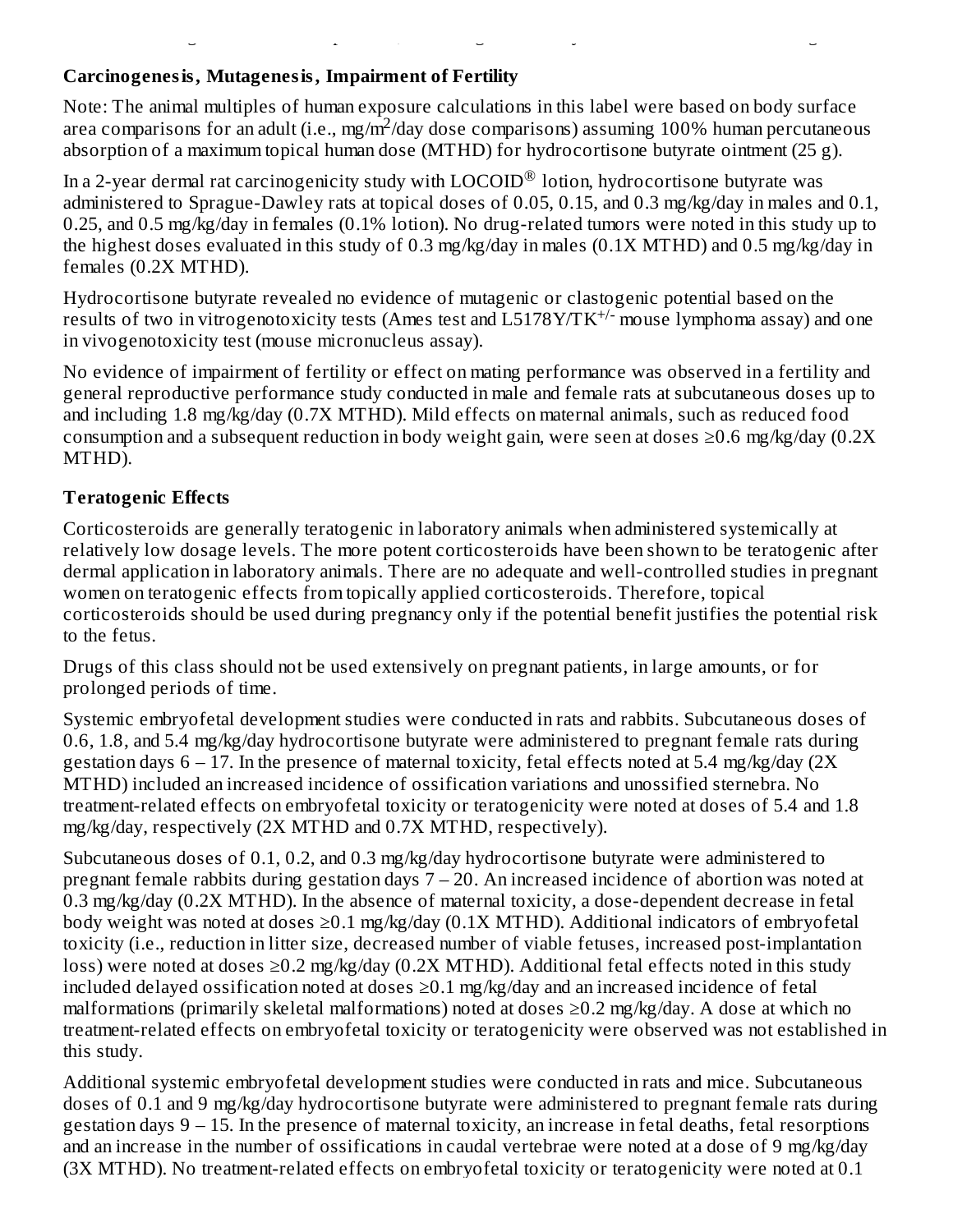mg/kg/day (0.1X MTHD).

Subcutaneous doses of 0.2 and 1 mg/kg/day hydrocortisone butyrate were administered to pregnant female mice during gestation days 7 – 13. In the absence of maternal toxicity, an increased number of cervical ribs and one fetus with clubbed legs were noted at a dose of 1 mg/kg/day (0.2X MTHD). No treatment-related effects on embryofetal toxicity or teratogenicity were noted at doses of 1 and 0.2 mg/kg/day, respectively (0.2X MTHD and 0.1X MTHD, respectively).

Topical embryofetal development studies were conducted in rats and rabbits with a hydrocortisone butyrate ointment formulation. Topical doses of 1% and 10% hydrocortisone butyrate ointment were administered to pregnant female rats during gestation days  $6 - 15$  or pregnant female rabbits during gestation days  $6 - 18$ . A dose-dependent increase in fetal resorptions was noted in rabbits  $(0.2 - 2X)$ MTHD) and fetal resorptions were noted in rats at the 10% hydrocortisone butyrate ointment dose (80X) MTHD). No treatment-related effects on embryofetal toxicity were noted at the 1% hydrocortisone butyrate ointment dose in rats (8X MTHD). A dose at which no treatment-related effects on embryofetal toxicity were observed in rabbits after topical administration of hydrocortisone butyrate ointment was not established in this study. No treatment-related effects on teratogenicity were noted at a dose of 10% hydrocortisone butyrate ointment in rats or rabbits (80X MTHD and 2X MTHD, respectively).

A peri- and postnatal development study was conducted in rats. Subcutaneous doses of 0.6, 1.8, and 5.4 mg/kg/day hydrocortisone butyrate were administered to pregnant female rats from gestation day 6 to lactation day 20. In the presence of maternal toxicity, a dose-dependent decrease in fetal weight was noted at doses ≥1.8 mg/kg/day (0.7X MTHD). No treatment-related effects on fetal toxicity were noted at 0.6 mg/kg/day (0.2X MTHD).

A delay in sexual maturation was noted at 5.4 mg/kg/day (2X MTHD). No treatment-related effects on sexual maturation were noted at 1.8 mg/kg/day. No treatment-related effects on behavioral development or subsequent reproductive performance were noted at 5.4 mg/kg/day.

# **Nursing Mothers**

It is not known whether topical administration of corticosteroids could result in sufficient systemic absorption to produce detectable quantities in breast milk. Systemically administered corticosteroids are secreted into breast milk, in quantities not likely to have a deleterious effect on the infant. Nevertheless, caution should be exercised when topical corticosteroids are administered to a nursing woman.

# **Pediatric Us e**

*Pediatric patients may demonstrate greater susceptibility to topical corticosteroid-induced HPA-axis suppression and Cushing's syndrome than mature patients because of a larger skin-surface-area-to-bodyweight ratio.*

Hypothalamic-pituitary-adrenal (HPA) axis suppression, Cushing's syndrome, linear growth retardation, delayed weight gain, and intracranial hypertension have been reported in children receiving topical corticosteroids.

Manifestations of adrenal suppression in children include low plasma cortisol levels and absence of response to ACTH stimulation. Manifestations of intracranial hypertension include bulging fontanelles, headaches, and bilateral papilledema.

Administration of topical corticosteroids to children should be limited to the least amount compatible with an effective therapeutic regimen. Chronic corticosteroid therapy may interfere with the growth and development of children.

# **ADVERSE REACTIONS**

The following local adverse reactions are reported infrequently with topical corticosteroids but may occur more frequently with the use of occlusive dressings. These reactions are listed in an approximate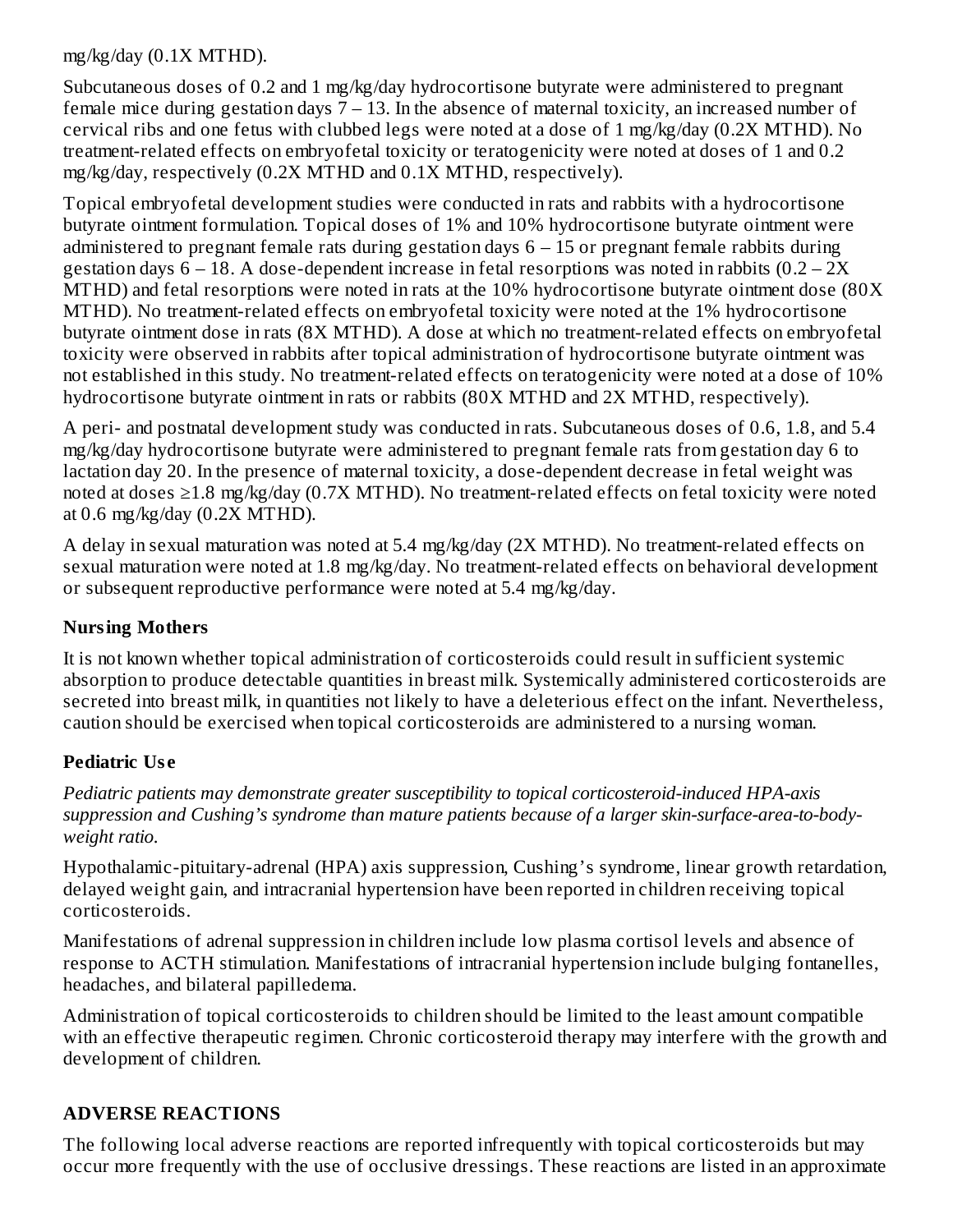decreasing order of occurrence: burning, itching, irritation, dryness, folliculitis, hypertrichosis, acneiform eruptions, hypopigmentation, perioral dermatitis, allergic contact dermatitis, maceration of the skin, secondary infection, skin atrophy, striae, and miliaria.

#### **To report SUSPECTED ADVERSE REACTIONS, contact Oceanside Pharmaceuticals at 1-800- 321-4576 or FDA at 1-800-FDA-1088 or www.fda.gov/medwatch.**

#### **DOSAGE AND ADMINISTRATION**

Hydrocortisone Butyrate Ointment, 0.1% should be applied to the affected areas as a thin layer 2 or 3 times daily depending on the severity of the condition. Occlusive dressings may be used for the management of psoriasis or recalcitrant conditions.

If an infection develops, the use of occlusive dressings should be discontinued and appropriate antimicrobial therapy instituted.

#### **HOW SUPPLIED**

Hydrocortisone Butyrate Ointment, 0.1% is supplied in tubes containing:

15 g (NDC 68682-271-15) 45 g (NDC 68682-271-45)

# **STORAGE**

Store at controlled temperature between 2° to 30°C (36° to 86°F).

**Distributed by:** Oceanside Pharmaceuticals, a division of Bausch Health US, LLC Bridgewater, NJ 08807 USA

**Manufactured by:** Ferndale Laboratories, Inc. Ferndale, MI 48220 USA

LOCOID is a trademark of Leo Pharma A/S used under license.

© 2020 Bausch Health Companies Inc. or its affiliates

9491001

Revised: 12/2020

#### **PRINCIPAL DISPLAY PANEL – 45 g Carton**

**NDC** 68682-271-45

#### **Rx only**

**HYDROCORTISONE BUTYRATE OINTMENT 0.1%**

**For topical us e only. Not for ophthalmic us e.**

**Net Wt. 45 g**

**OCEANSIDE** PHARMACEUTICALS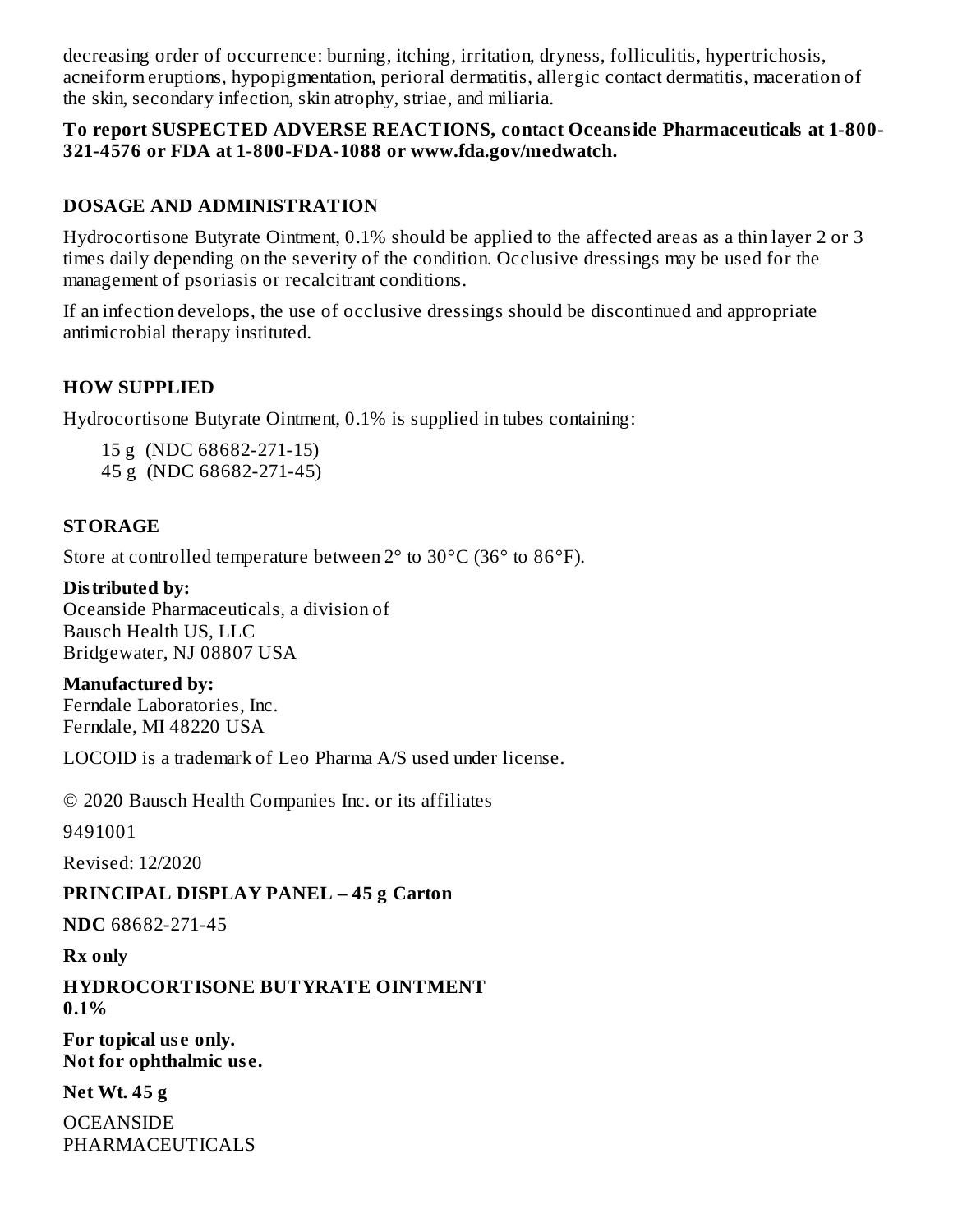|                                                                  | <b>Distributed by:</b><br>Oceanside Pharmaceuticals, a division of Bausch Health US, LLC<br>Bridgewater, NJ 08807 USA<br>Manufactured by:<br>Ferncale Laboratories, Inc.<br>Ferncale, MI 48220 USA<br>Product of Spain<br>C 2020 Bausch Health Companies Inc. or its affiliates<br>9490901                                                                                                                                                       |                              |
|------------------------------------------------------------------|--------------------------------------------------------------------------------------------------------------------------------------------------------------------------------------------------------------------------------------------------------------------------------------------------------------------------------------------------------------------------------------------------------------------------------------------------|------------------------------|
|                                                                  | NDC 68682-271-45<br>Rx only<br><b>HYDROCORTISONE BUTYRATE OINTMENT</b><br>0.1%<br>For topical use only.<br>Not for ophthalmic use.                                                                                                                                                                                                                                                                                                               |                              |
|                                                                  | EANSIDE<br>Net Wt. 45 g<br><b>HARMACEUTICALS</b><br>Each gram contains: I mg of hydrocortisone butyrate in a base consisting of mineral oil and polyethylene.<br>Usual Dosage: Apply a thin layer to the affected areas 2 to 3 times daily, or as directed by your physician.<br>See package insert for complete prescribing information.<br>Keep out of reach of children.<br>Store at controlled temperature between 2° to 30°C (36° to 86°F). | 6419<br>$\ddot{\phantom{a}}$ |
| HYDROCORTISONE<br>BUTYRATE OINTMENT<br>0.1%<br>Net Wt.<br>4<br>œ | Rx only<br>NDC 68682-271-45<br><b>HYDROCORTISONE BUTYRATE OINTMENT</b><br>0.1%<br>For topical use only.<br>Not for ophthalmic use.<br>EANSIDE<br>Net Wt. 45 g<br><b>PHARMACEUTICALS</b>                                                                                                                                                                                                                                                          |                              |
|                                                                  |                                                                                                                                                                                                                                                                                                                                                                                                                                                  |                              |

|                                                    | <b>HYDROCORTISONE BUTYRATE</b>                                                                                                 |  |                                                     |                 |                             |                           |          |
|----------------------------------------------------|--------------------------------------------------------------------------------------------------------------------------------|--|-----------------------------------------------------|-----------------|-----------------------------|---------------------------|----------|
|                                                    | hydrocortisone butyrate ointment                                                                                               |  |                                                     |                 |                             |                           |          |
|                                                    |                                                                                                                                |  |                                                     |                 |                             |                           |          |
|                                                    | <b>Product Information</b>                                                                                                     |  |                                                     |                 |                             |                           |          |
|                                                    | Product Type                                                                                                                   |  | HUMAN PRESCRIPTION DRUG                             |                 | Item Code (Source)          | NDC:68682-271             |          |
|                                                    | <b>Route of Administration</b>                                                                                                 |  | <b>TOPICAL</b>                                      |                 |                             |                           |          |
|                                                    |                                                                                                                                |  |                                                     |                 |                             |                           |          |
|                                                    |                                                                                                                                |  |                                                     |                 |                             |                           |          |
| <b>Active Ingredient/Active Moiety</b>             |                                                                                                                                |  |                                                     |                 |                             |                           |          |
| <b>Ingredient Name</b><br><b>Basis of Strength</b> |                                                                                                                                |  |                                                     | Strength        |                             |                           |          |
|                                                    | HYDROCORTISONE BUTYRATE (UNII: 05RMF7YPWN) (HYDROCORTISONE -<br><b>HYDROCORTISONE</b><br>UNII: WI4X0 X7BPJ)<br><b>BUTYRATE</b> |  |                                                     | $1$ mg in $1$ g |                             |                           |          |
|                                                    |                                                                                                                                |  |                                                     |                 |                             |                           |          |
|                                                    |                                                                                                                                |  |                                                     |                 |                             |                           |          |
| <b>Inactive Ingredients</b>                        |                                                                                                                                |  |                                                     |                 |                             |                           |          |
|                                                    |                                                                                                                                |  | <b>Ingredient Name</b>                              |                 |                             |                           | Strength |
|                                                    | MINERAL OIL (UNII: T5L8T28FGP)                                                                                                 |  |                                                     |                 |                             |                           |          |
|                                                    |                                                                                                                                |  | POLYETHYLENE GLYCOL, UNSPECIFIED (UNII: 3WJQ0SDW1A) |                 |                             |                           |          |
|                                                    |                                                                                                                                |  |                                                     |                 |                             |                           |          |
|                                                    |                                                                                                                                |  |                                                     |                 |                             |                           |          |
| Packaging                                          |                                                                                                                                |  |                                                     |                 |                             |                           |          |
| #                                                  | <b>Item Code</b>                                                                                                               |  | <b>Package Description</b>                          |                 | <b>Marketing Start Date</b> | <b>Marketing End Date</b> |          |